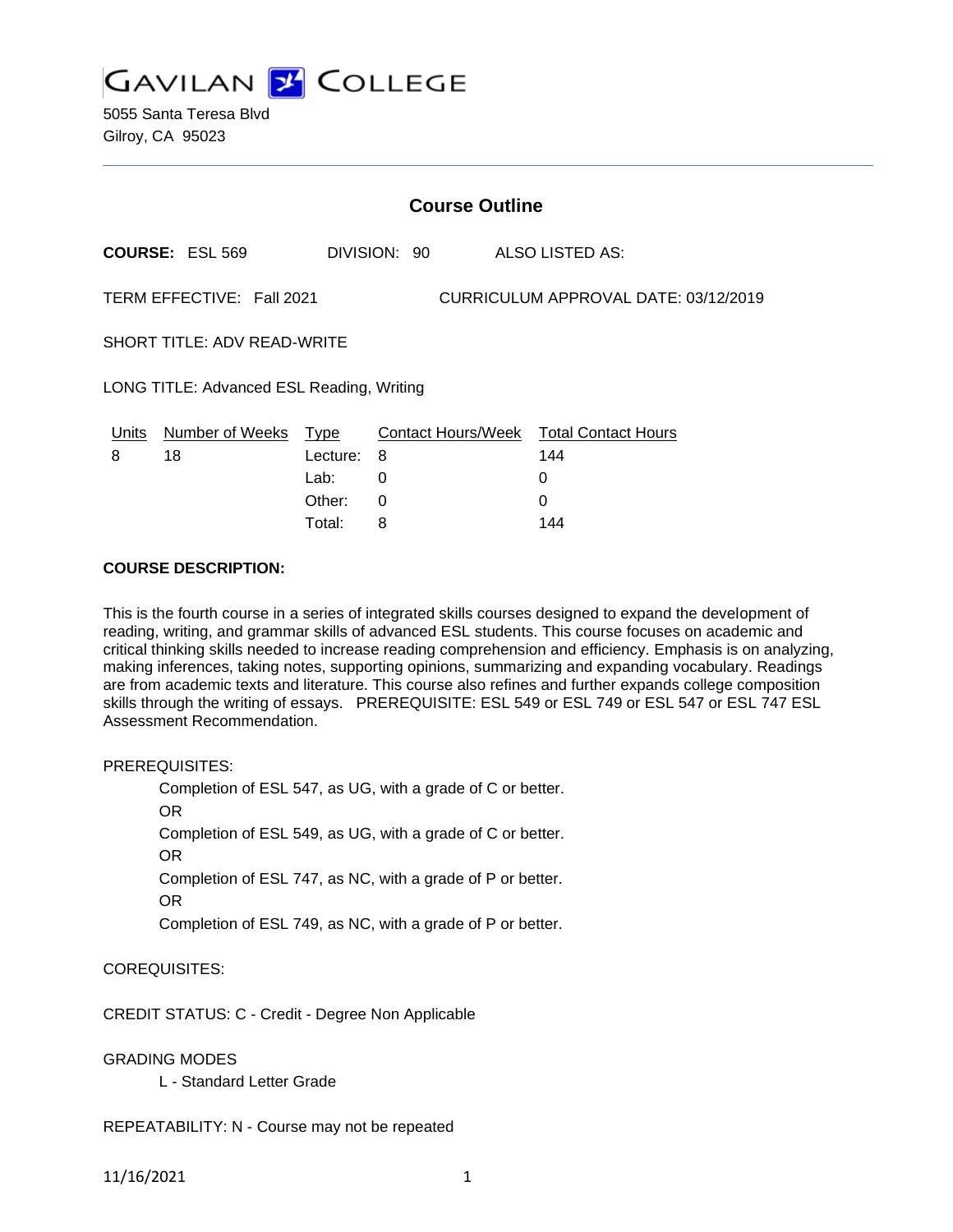SCHEDULE TYPES:

- 02 Lecture and/or discussion
- 05 Hybrid
- 71 Dist. Ed Internet Simultaneous
- 72 Dist. Ed Internet Delayed

## **STUDENT LEARNING OUTCOMES:**

By the end of this course, a student should:

- 1. Apply analytical strategies (summarizing, interpreting, paraphrasing, responding) to texts.
- 2. Using the writing process, write essays with an introduction, body, and conclusion.
- 3. Apply research and citation techniques.

# **CONTENT, STUDENT PERFORMANCE OBJECTIVES, OUT-OF-CLASS ASSIGNMENTS**

Curriculum Approval Date: 03/12/2019

## **DE MODICATION ONLY**

OUT-OF-CLASS ASSIGNMENTS: Every week students will read and do assigned exercises from the textbook. In addition, they will read a novel and/or short stories and answer weekly short answer and/or essay questions about the text. Students may maintain a vocabulary journal or prepare writing journal topics. Students will practice the writing process and write essays in different rhetorical patterns. They will conduct research and cite sources in their writing.

STUDENT SUPPORT SERVICES: English instructors will visit the class to give students an overview of the English course offerings including ENG 210, 280, and 1A. A counselor will visit to aid students in revising or creating their Ed Plans and to petition for their Advanced ESL Certificate. A library research workshop may be set up with a librarian. Workshops may also be scheduled with the Learning Commons staff.

### 34 HOURS

CONTENT: Students are given an overview of the course including the materials to be used, the course objectives, and in-class and out-of-class procedures and assignments. Read one or more textbook selections based on the same topic or theme. Review the following strategies: previewing, using context clues, using an English-English dictionary, identifying and modifying parts of speech, identifying main ideas and details, writing an outline, summarizing, expressing opinions, and comparing and contrasting ideas.

For the literature component, students read short stories or begin a short novel. They learn the elements of the short story, the historical events that influenced its development and life of a specific author. Students analyze the story and the major characters, chart the development of the story including setting, plot, conflict, climax, and resolution; discuss theme and author's tone; apply understanding of historical period and genre to themes in the story.

Students are introduced to the COMPONENTS OF THE ESSAY and learn about the INTRODUCTORY PARAGRAPH, focusing on the "funnel" model in particular. They practice writing introductions and conclusions and are introduced to paragraph transitions for essay coherence. Students write an essay using a pattern such as CLASSIFICATION/EXAMPLE through model essays. They learn how to use examples and extended examples to support their ideas. They use the writing process to generate, develop, and outline their ideas, and they practice peer revision and editing. They review compound and complex sentences.

STUDENT PERFORMANCE OBJECTIVES: Recognize the role of the reader and the importance of generating background knowledge. Distinguish between academic and literary text and the reading strategies employed with each. Practice skills such as reading critically, asking questions, understanding sequence, pinpointing and extracting main ideas and details, expressing and supporting opinions, defining, annotating, making double entry notes, keeping a vocabulary journal, and using an English dictionary. Recognize the elements of the short story. Define the connection between literary genre and history. Read a literary piece and appreciate its purpose, theme(s), and use of language.

Develop a journal topic. Practice writing introductory paragraphs and concluding paragraphs and review the purpose of transitions for essay coherence. Develop and write an essay using a pattern such as classification/example. Demonstrate the ability to write an introduction, conclusion, and multiple body paragraphs; use appropriate transitions both between paragraphs and within them; select appropriate and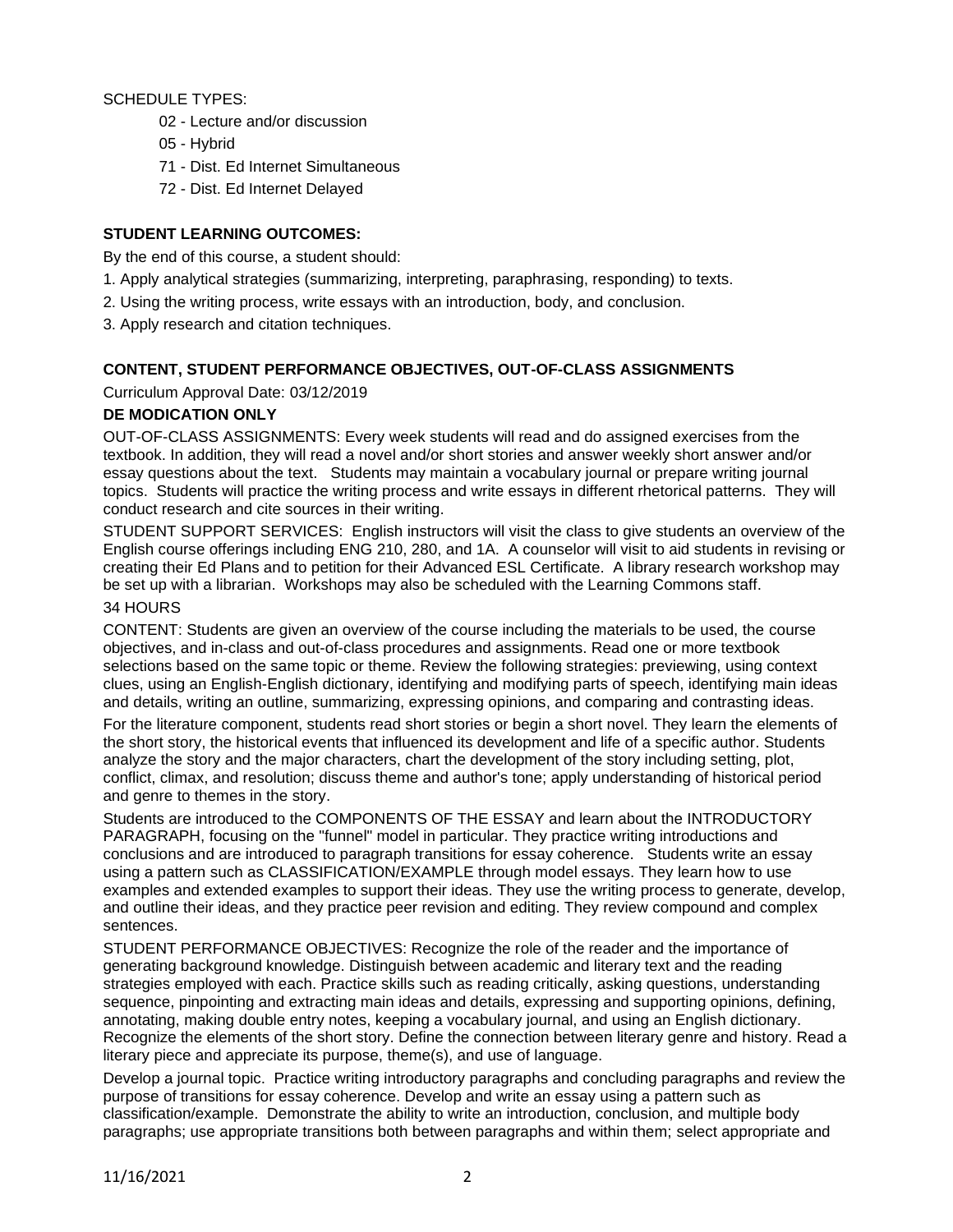sufficient support for a classification/example essay, if such a pattern is used; locate errors; communicate with peers about writing; and apply writing skills to a timed in-class writing.

#### 34 HOURS

CONTENT: Students work within one academic content area such as ecology, business, biotechnology, geology, cultural studies, archeology, psychology, sociology, or other academic area. Students read several selections and practice reading strategies such as using context clues to understand unfamiliar vocabulary and concepts, and identifying word parts, word families, connectors, antecedents, and parts of speech as a means to improve overall comprehension. They practice critical thinking skills such as identifying patterns of organization, differentiating main ideas from details, and making inferences and using examples to support opinions. They also read a timed selection with the goal of increasing speed and fluency. Finally, as a way of preparing for mainstream academic classes, they read and respond to a textbook selection from an academic subject that addresses the same content.

For the literature component, students continue to read short stories or a short novel. They identify the elements of the short story, the historical events that influenced its development and life of a specific author. Students analyze the story and the major characters, chart the development of the story including setting, plot, conflict, climax, and resolution; discuss theme and author's tone; apply understanding of historical period and genre to themes in the story.

Students review the concepts of UNITY AND COHERENCE within the essay. Introduce a research project that will require students to do research, summarize their findings, and respond in a PERSUASIVE essay. They discuss appropriate thesis statements and transition signals for this kind of essay. They learn how to use examples to support their ideas. They use the writing process to generate, develop, and outline their ideas, and they practice peer revision and editing. They review sentence errors such as run-on sentences, comma splice, and fragments and ways to correct them.

STUDENT PERFORMANCE OBJECTIVES: Become immersed in common academic vocabulary, concepts, and ways of presenting the material in the academic content area used. Apply different reading strategies to the understanding of the readings and make inferences. Familiarize themselves with mainstream college course readings. Increase reading efficiency and speed. Read a literary piece and appreciate its purpose, theme(s), and use of language. Identify and recognized the elements of the short story.

Distinguish well-written essays from among different models using the concepts of unity and coherence learned. Begin applying unity and coherence concepts to their own writing. Research a topic; read articles; summarize and paraphrase findings; develop a persuasive essay with citations; demonstrate the ability to write an introduction, conclusion, and multiple body paragraphs; use appropriate transitions both between paragraphs and within them; select appropriate and sufficient support for the essay; locate and correct sentence fragments, run-on sentences, and comma splice errors; communicate with peers about writing. Students may apply writing skills to a timed in-class writing.

#### 34 HOURS

CONTENT: Students work within one academic area. In addition to the reading skills already taught, students distinguish between facts, non-facts, and interpretations; they learn appropriate content terminology; identify the pattern of organization used in the content area readings; outline the readings, recognize the logical sequence of steps and/or events, and compare and contrast ideas presented in the readings and respond in writing to issues presented in the readings.

For the literature component, students continue to read short stories or a short novel. They identify the elements of the short story, the historical events that influenced its development and life of a specific author. Students analyze the story and the major characters, chart the development of the story including setting, plot, conflict, climax, and resolution; discuss theme and author's tone; apply understanding of historical period and genre to themes in the story.

Students write a NARRATIVE essay after studying model essays. They learn what this pattern entails and how and when it is used in academic writing. They discuss appropriate thesis statements and transition signals for this kind of pattern. They learn how to use examples to support their ideas. They use the writing process to generate, develop, and outline their ideas, and they practice peer revision and editing. They review the concept of parallelism and practice locating errors with parallelism. They do a graded timed inclass writing.

STUDENT PERFORMANCE OBJECTIVES: Become immersed in the content specific vocabulary, concepts, and ways of presenting the material in the academic area used. Apply different reading strategies to the understanding of the readings and make inferences. Recognize patterns of organization. Distinguish between facts, non-facts, and interpretations. Express personal viewpoints in writing on reading issues. Compare and contrast ideas in the readings. Familiarize themselves with mainstream college course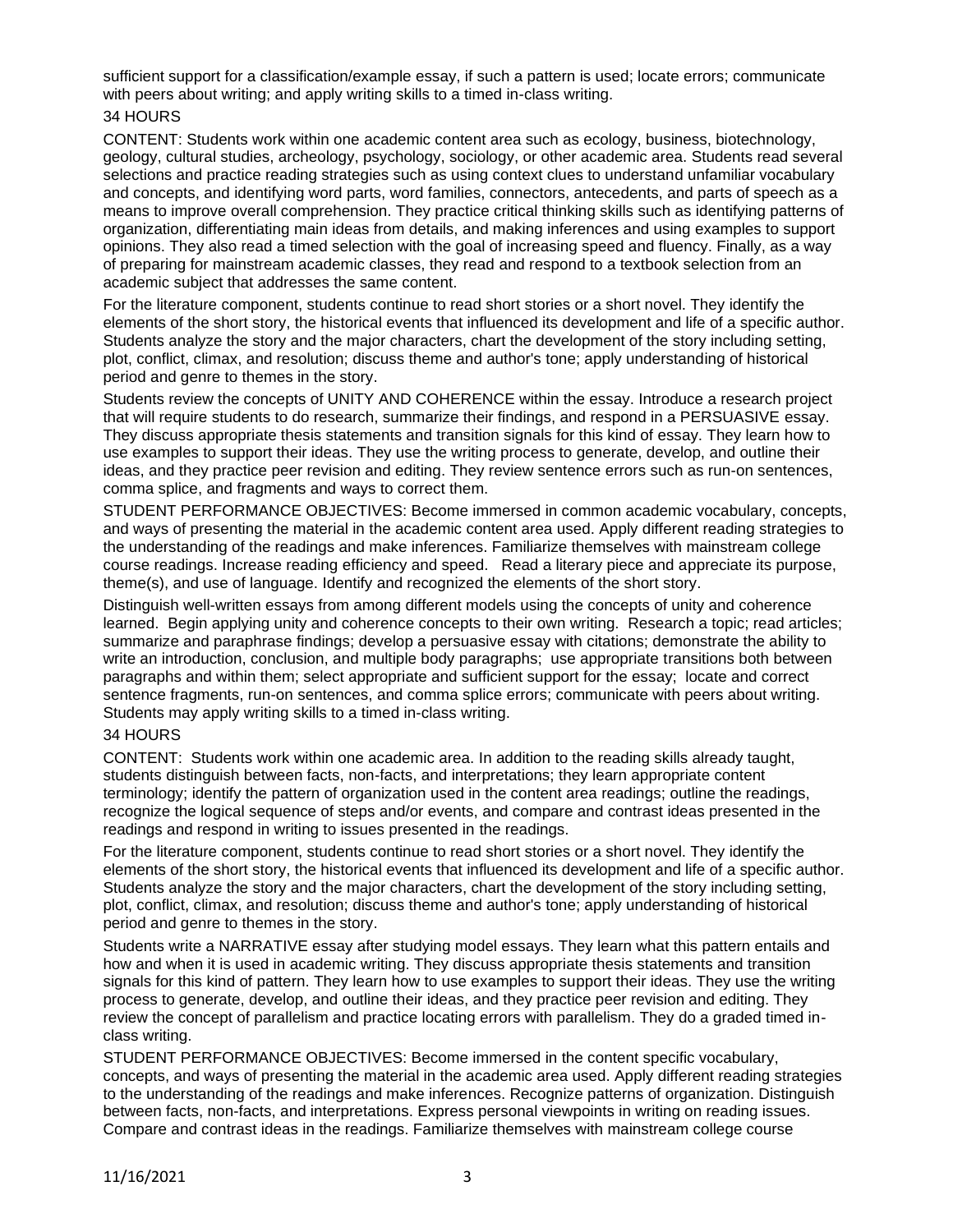readings. Increase reading efficiency and speed. Read a literary piece and appreciate its purpose, theme(s), and use of language. Recognize and identify the elements of the short story.

Develop and write a narrative essay; demonstrate the ability to write an introduction, conclusion, and multiple body paragraphs; use appropriate transitions both between paragraphs and within them; select appropriate and sufficient support for a narrative essay; locate and correct sentence fragments, run-on sentences, comma splice, and errors in parallelism; communicate with peers about writing; apply writing skills to a graded piece of writing in a timed in-class setting.

#### 34 HOURS

CONTENT: Students are exposed to the scientific style of writing and the use of the passive voice and other specific characteristics of the scientific writing style. In addition to the reading skills already taught, students recognize synonyms/antonyms and punctuation as context clues, evaluate the readings for author perspective, and move from concrete statements to abstract concepts.

For the literature component, students continue to read short stories or a short novel. They identify the elements of the short story, the historical events that influenced its development and life of a specific author. Students analyze the story and the major characters, chart the development of the story including setting, plot, conflict, climax, and resolution; discuss theme and author's tone; apply understanding of historical period and genre to themes in the story.

Students write an essay using a pattern such as COMPARISON/CONTRAST through model essays. They learn what the chosen pattern entails and how and when it is used in academic writing. They study both the "block" and "point-by-point" format to compare and contrast. They discuss appropriate thesis statements and transition signals for this kind of pattern. They learn how to use examples to support their ideas. They use the writing process to generate, develop, and outline their ideas, and they practice peer revision and editing.

STUDENT PERFORMANCE OBJECTIVES: Become immersed in the content-specific vocabulary, concepts, and ways of presenting the material in the academic area used. Apply different reading strategies to the understanding of the readings and make inferences, particularly the use of synonyms/antonyms and punctuation as tools for comprehension. Recognize patterns of organization. Distinguish between facts, nonfacts, and interpretations. Express personal viewpoints in writing on reading issues. Compare and contrast ideas in the readings. Evaluate author perspective. Demonstrate understanding of abstract concepts. Familiarize themselves with mainstream college course readings. Increase reading efficiency and speed. Read a literary piece and appreciate its purpose, theme(s), and use of language. Recognize and identify the elements of the short story.

Develop and write an essay with a pattern such as comparison and contrast; demonstrate the ability to write an introduction, conclusion, and multiple body paragraphs; use appropriate transitions both between paragraphs and within them; select appropriate and sufficient support for a comparison and contrast essay, if such a pattern is used; locate and correct sentence fragments, run-on sentences, comma splices, and errors in parallelism; communicate with peers about writing; apply writing skills to a timed in-class writing.

## 6 HOURS

CONTENT: Students review general aspects of reading in a variety of academic disciplines and some common reading strategies that must be employed in the reading and analysis of texts in an academic environment. They review the various ways in which content-specific vocabulary and rhetorical patterns can be ascertained for ease of comprehension. Students discuss their personal vocabulary learning and expansion strategies. They learn to distinguish academic from literary texts and note the differences in the purpose and use of language of each. They review the writing process and the parts of an essay.

STUDENT PERFORMANCE OBJECTIVES: Review reading comprehension and vocabulary development strategies. Review general aspects of reading in academic disciplines. Develop awareness of the selfinitiative and reading efficiency needed in an academic environment to succeed in mainstream classes. Define personal styles and strategies for reading comprehension and vocabulary development. Distinguish the purpose and use of language of both academic and literary texts. Practice the steps of the writing process and recognizing the different rhetorical styles.

2 Hours

Final Exam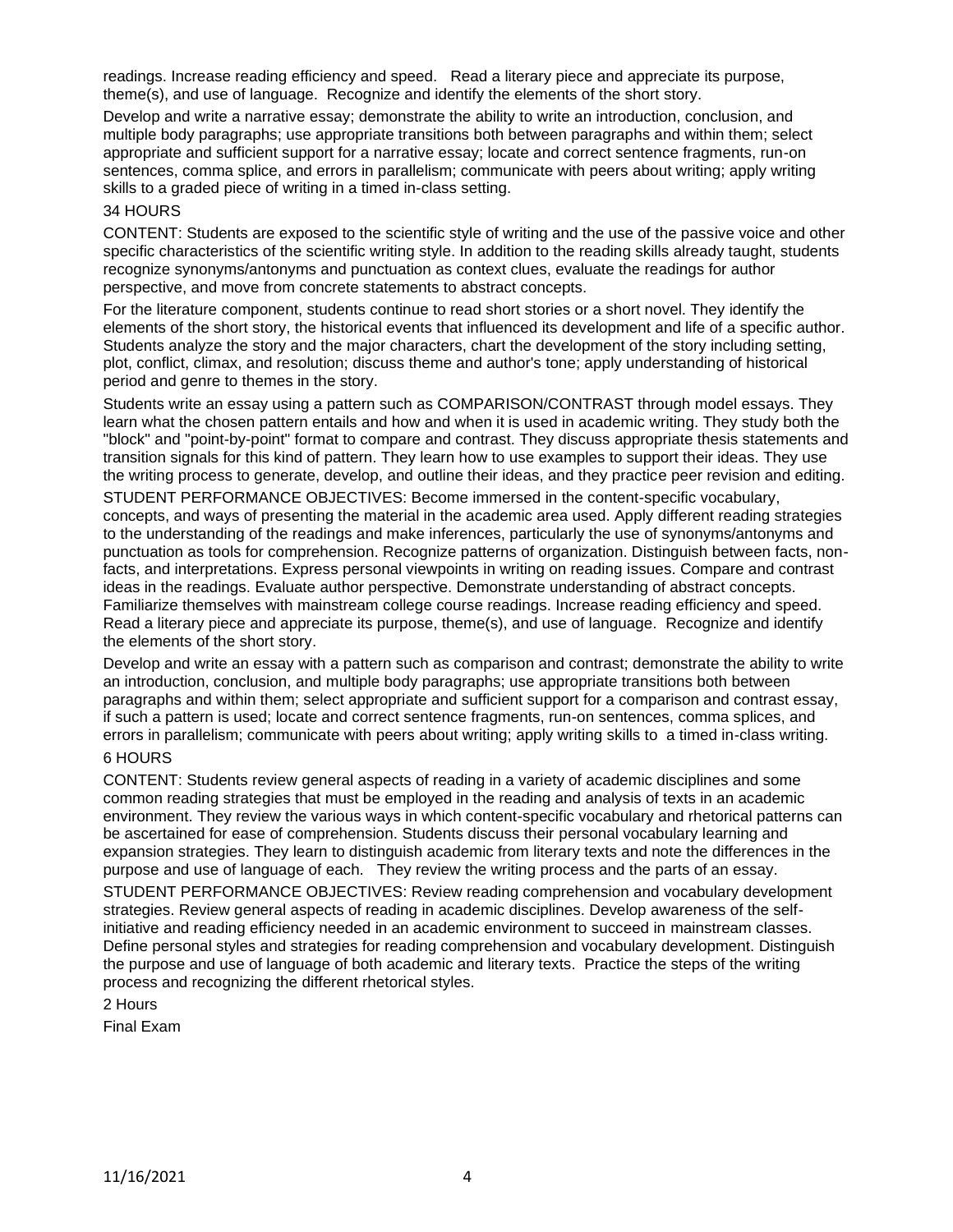## **METHODS OF INSTRUCTION:**

Reading, lecture, whole-group and small-group discussion, vocabulary logs, analysis of academic reading selections, writing, self-evaluation, and discussion and evaluation of literature. Students read selections that model specific rhetorical patterns; do brainstorming and outlining activities in and out of class; do exercises to practice the specific features of each rhetorical pattern and the essay form in general; do self and peer editing; write multiple-draft essays; and write in a timed setting

### **OUT OF CLASS ASSIGNMENTS:**

Required Outside Hours: 288

Assignment Description: (16 hours/week)

Every week students will read and do assigned exercises from the textbook. In addition, they will read a novel and/or short stories and answer weekly short answer and/or essay questions about the text. Students may maintain a vocabulary journal or prepare writing journal topics. Students will practice the writing process and write essays in different rhetorical patterns. They will conduct research and cite sources in their writing.

Workshops may be set up with the Library or the Learning Commons to introduce or reinforce composition skills.

# **METHODS OF EVALUATION:**

Writing assignments Percent of total grade: 70.00 % Essay assignments, timed writings, textbook assignments. Other methods of evaluation

# **REPRESENTATIVE TEXTBOOKS:**

Longman Academic Reading Series, Book 4. Pearson,2014. Or similar reading textbook. Reading Level of Text, Grade: Advanced ESL Verified by: Nicole Cisneros Short stories from "The House on Mango Street" by Sandra Cisneros or "The Joy Luck Club", for example.. Keith S. Folse. Great Writing Book 4. National Geographic,2015. Or other similar writing textbook. Reading Level of Text, Grade: Advanced ESL Verified by: Nicole Cisneros Recommended Other Texts and Materials Longman Academic Writing Series, Book 4 (2017). Steps to Academic Reading, Book 5. Recommended Other Texts and Materials Longman Academic Writing Series, Book 4 (2017). Steps to Academic Reading, Book 5. Integrated Reading/Writing texts are also available from Cambridge, Oxford, National Geographic, and